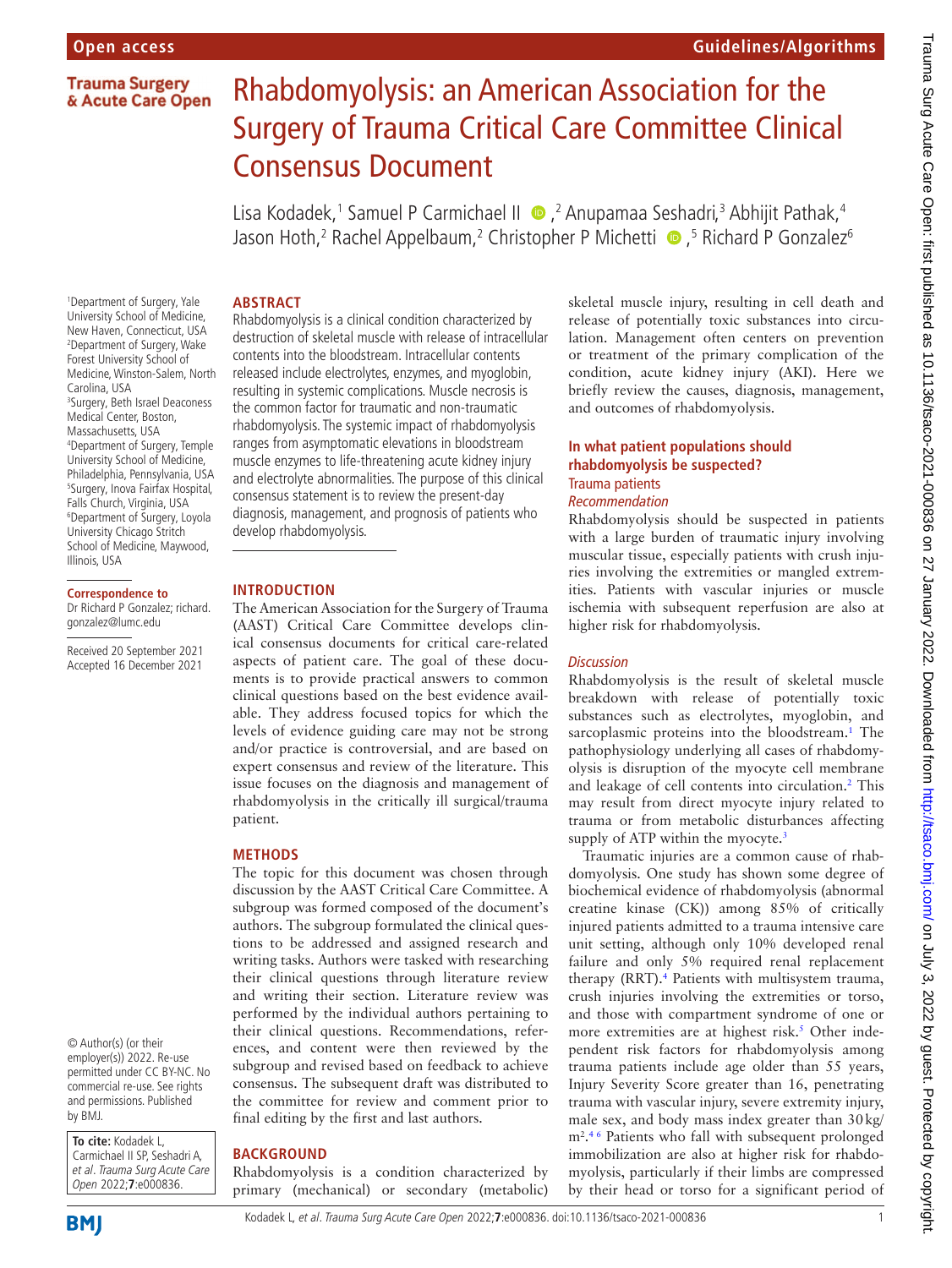time, leading to muscle hypoxia.<sup>[3](#page-5-1)</sup> Conditions leading to skeletal muscle ischemia, such as direct compression or compartment syndrome, may lead to irreversible damage to the muscle; much of the injury may actually occur with reperfusion, in addition to injury sustained during the period of ischemia.[7](#page-5-4) Trauma is a common cause of rhabdomyolysis, but less than 20% of all cases of rhabdomyolysis are thought to be related to direct injury; metabolic or medical causes of rhabdomyolysis are more common.<sup>8</sup>

# Metabolic etiologies

#### *Recommendation*

Rhabdomyolysis should be suspected in any patient with a medical condition causing increased metabolic demands on myocytes in excess of the available supply of ATP. This may result from extreme exertional demands on skeletal muscle from exercise, exogenous agents such as drugs or toxins, genetic defects or myopathies affecting the muscle cell, and infections.

#### *Discussion*

Any process that impairs ATP production by skeletal muscle and any state where skeletal muscle energy requirements exceed the available ATP may lead to rhabdomyolysis.<sup>3</sup> With ATP depletion, active transport pumps are no longer able to maintain low levels of intracellular calcium; unregulated increases in intracellular calcium lead to activation of calcium-dependent enzymes with eventual breakdown of the muscle cell.<sup>1</sup> Exertional causes of rhabdomyolysis may include extreme and prolonged exercise or seizure activity such as status epilepticus.<sup>9</sup> Most commonly, drugs and toxins lead to rhabdomyolysis. Alcohol abuse or dependence may actually be the most common risk factor for rhabdomyolysis; ethanol has direct adverse effects on muscle tissue metabolism and cellular integrity including inhibition of active transport pumps.<sup>38</sup> Other illicit substances such as cocaine, heroin, and phencyclidine may also be implicated in cases of rhabdomyolysis. Lipid-lowering agents, especially statins, are a common cause of rhabdomyolysis, particularly in patients with concomitant renal or liver insufficiency.[10](#page-5-8) Infections such as influenza, Epstein-Barr virus, *Streptococcus pyogenes*, or *Staphylococcus aureus* may rarely lead to rhabdomyolysis.[1](#page-5-6) Genetic diseases including disorders of glycolysis or glycogenolysis, lipid metabolism defects, or mitochondrial disorders are rare causes of rhabdomyolysis.<sup>1</sup> Finally, rhabdomyolysis may be seen in patients with extreme alterations in body temperature due to conditions such as malignant hyperthermia, heat stroke, or neuroleptic malignant syndrome.[11](#page-5-9) Metabolic etiology for rhabdomyolysis is very broad and a number of different risk factors may need to be considered in this population.

### **CLINICAL MANIFESTATIONS**

# **What clinical findings are expected with rhabdomyolysis?** Recommendation

Rhabdomyolysis presentation may vary from asymptomatic to commonly implicated clinical features, including acute muscle weakness, pain/tenderness, and swelling (dolor, tumor) of the affected extremity or body region[.12](#page-5-10) Darkened (tea-colored) urine may be an additional common finding. A low threshold of clinical suspicion in the proper laboratory and historical context is warranted to initiate appropriate therapy.

#### **Discussion**

Rhabdomyolysis is a clinical syndrome consequent to skeletal muscle cell death with release of intracellular contents (described

in next section) into the circulation.<sup>12</sup> Resultant organ dysfunction may include renal (AKI), cardiac (arrhythmia), and coagulopathy. Despite this cluster of findings, there is no formally held definition for rhabdomyolysis and clinical presentations may vary greatly. Commonly implicated muscle groups are the extremities and the lower back. Superficial pressure ulceration or blistering may suggest the diagnosis, but is not a reliable finding. At the extremes of pathology, compartment syndromes of affected muscle groups lead to increased morbidity and potential need for decompression[.13](#page-5-11)

# **What laboratory findings aid in the diagnosis of rhabdomyolysis?**

# Recommendation

The most commonly implicated variables include elevated serum concentrations of  $CK$  ( $>>$  the upper limit of normal or >1000IU/L), myoglobin, lactate dehydrogenase (LDH), potassium, creatinine, and aspartate aminotransferase (AST). Elevated urine myoglobin provides additional evidence. A low threshold of suspicion in the proper clinical context is warranted to initiate appropriate therapy. A strategy for disease monitoring with serial CK measurement should be additionally undertaken. Interval CK values should be followed until a peak concentration is identified (typically at 24–72hours), discontinued once the CK is reliably downtrending.

### **Discussion**

Traumatic or non-traumatic injury to the skeletal muscle cellular membrane leads to an influx of calcium into the cytoplasm, disrupting cellular homeostasis and leading to cell death. Injury may be exacerbated by the generation of reactive oxygen species after restoration of blood flood to the affected tissue (reperfusion injury). The resulting effect is the accumulation of CK, myoglobin, LDH, and potassium in the circulation.<sup>[2](#page-5-0)</sup> In a recent systematic review, the laboratory definition of rhabdomyolysis varied to include an elevated CK level  $>5\times$  the upper limit of normal or >1000IU/L, with the CK-MM subtype being the most reflective of skeletal muscle injury.<sup>12</sup> CK values may become elevated within 12hours of injury, peak at 24 to 72hours, and return to normal in roughly 5days, depending on the degree of injury and appropriate therapy.

Myoglobin becomes elevated in the circulation once intrinsic binding proteins are overwhelmed. Given a shorter half-life (1–3hours) versus CK, myoglobin may elevate and resolve prior to CK depreciating its clinical utility. Myoglobin may also be evident in the urine and, although the sensitivity has been reported up to 100%, the specificity varies widely from 15% to 88%.<sup>5</sup> Although a causal relationship may exist between rhabdomyolysis and elevations in hepatic aminotransferases (AST, ALT: alanine transaminase), this is of unclear value as both enzymes exist within skeletal muscle and may become elevated as a result of primary muscle injury[.7 8 14 15](#page-5-4)

#### **MANAGEMENT**

# **What is the optimal crystalloid type, rate of administration, and urine output goals to prevent AKI in rhabdomyolysis?** Recommendation

Either lactated Ringer's solution or saline (0.9% or 0.45%) is an acceptable fluid for resuscitation in rhabdomyolysis. A starting rate of 400mL/hour can be initiated, with goal-directed therapy of urine output of 1 mL/kg/hour to 3mL/kg/hour, and up to 300cc/hour.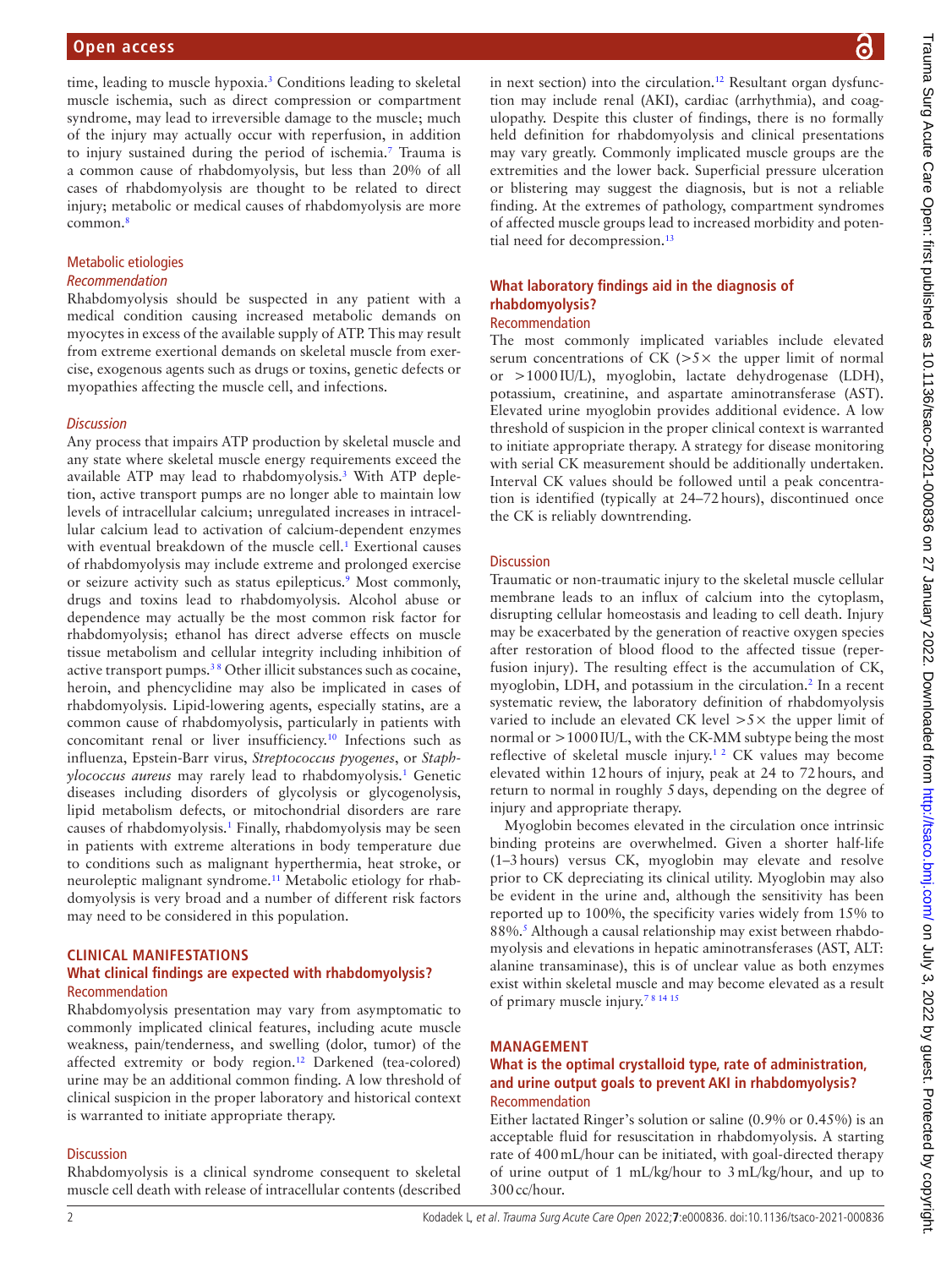# **Discussion**

Although early-volume resuscitation in rhabdomyolysis is well accepted as a mainstay of promoting renal tubule flow, diluting nephrotoxins such as myoglobin, and supplying adequate renal perfusion to prevent AKI, the best type of crystalloid for this purpose remains controversial.<sup>[1 16–18](#page-5-6)</sup> The two most commonly cited fluids used for this resuscitation are lactated Ringer's solution and saline (0.9% or 0.45%). Saline is promoted due to its lack of potassium; in rhabdomyolysis, crush injury can lead to hyperkalemia and there is a theoretic concern for worsening this issue by using a potassium-containing fluid for resuscitation. Conversely, receiving large amounts of resuscitation with normal saline can lead to metabolic acidosis, which can be counterproductive if urine alkalinization is desired.[16](#page-5-12) The only randomized controlled trial comparing these crystalloid fluid types evaluated patients with doxylamine-induced rhabdomyolysis.[19](#page-5-13) Of note, in this study, urine pH was a targeted end goal, with a goal pH > 6.5. In patients who received lactated Ringer's solution, urine and serum pH were significantly higher after 12 hours of aggressive resuscitation with significantly less need for bicarbonate administration to achieve goal urine pH, and there was no difference between groups in serum potassium level. However, there was also no difference in median time to serum CK less than 200IU/L, which arguably is the most clinically relevant outcome in the study. There have been no other randomized controlled trials comparing lactated Ringer's solution and normal saline or 0.45% saline and therefore no clear recommendation as to which fluid type is better. It does appear that use of either type of fluid is safe in the treatment of rhabdomyolysis, so although this area certainly requires further study, at this time the type of fluid used for management of rhabdomyolysis may be at the discretion of the treating physician.

The rate of administration of intravenous fluids in rhabdomyolysis should be targeted to the patient as there is significant risk of volume overload should an excessive amount of fluid be given without goal-directed therapy. A starting rate of 400cc/ hour with a range of 200 cc/hour to 1000cc/hour is considered reasonable but should be titrated to urine output, ensuring the patient is receiving adequate resuscitation without suffering from fluid creep[.1 19](#page-5-6)

Urine output is the traditional method by which one can determine the adequacy of resuscitation in rhabdomyolysis. The most commonly cited urine output goals for intravenous fluid rehydration are 1 mL/kg/hour to 3mL/kg/hour, and up to 300mL/ hour. [1–4 18 20–22](#page-5-6) However, should the patient remain anuric despite escalating rates of intravenous fluid administration, the need for RRT may be necessary as ongoing aggressive fluid resuscitation without renal clearance could lead to significant and lifethreatening volume overload.

# **Are diuretics and/or bicarbonate administration beneficial?** Recommendation

Clinical studies evaluating the efficacy of sodium bicarbonate and/or diuretic use (mannitol, loop diuretics) for prevention of rhabdomyolysis-induced AKI are limited by a lack of appropriate control groups, standardized definitions, retrospective design, and low statistical power. Given these significant limitations, the use of sodium bicarbonate or diuretics for prevention of AKI in rhabdomyolysis is not recommended.

# **Discussion**

The precise mechanism of AKI in rhabdomyolysis is controversial and likely multifactorial. The two important factors in the

development of myoglobin-induced renal toxicity are hypovolemia and aciduria[.23](#page-5-14) Ferrihemate, which is a breakdown product of myoglobin, in the presence of a low pH can generate free radicals which can lead to direct renal cell injury. Furthermore, heme proteins can potentiate renal vasoconstriction, which may have been initiated by hypovolemia and can activate the cytokine cascade.[23–25](#page-5-14) Pigmented casts, which are the hallmark of rhabdomyolysis-associated AKI, have been suggested to arise as a result of an interaction between the Tamm-Horsfall protein and myoglobin in an acidic environment. Other mechanisms that have been suggested propose that the precipitation of heme protein and its ability to generate free radicals at a low pH with resultant toxicity to the tubules is what may give way to cast formation.[23 24](#page-5-14) Ultimately, AKI is the result of the combination of vasoconstriction, oxidant injury, and tubular obstruction, which leads to decreased glomerular filtration.

For the aforementioned reasons, it has been suggested that alkalinization of the urine may minimize renal injury in rhabdomyolysis and may ameliorate or prevent AKI. Furthermore, mannitol, an osmotic diuretic, is a potentially attractive therapeutic option in this setting, given its capacity for renal vasodilation, free radical scavenging, and potential for reduction of muscle compartment pressures.<sup>[1 26](#page-5-6)</sup> There is no strong clinical evidence supporting the use of sodium bicarbonate administration and/or mannitol to prevent AKI in rhabdomyolysis.[26–28](#page-5-15) Randomized controlled studies are lacking and the literature is composed mainly of retrospective studies or small case series. Many of these studies also lack a therapeutic endpoint such as measurement of urinary pH, and furthermore most of the studies couple mannitol use along with sodium bicarbonate.[18](#page-5-16) One of the larger studies from Brown *et al*[4](#page-5-2) reviewed 382 patients with rhabdomyolysis, composed of a subset of 1771 patients with CK >5000U/L; 154 (40%) received bicarbonate and mannitol and 228 (60%) did not receive either bicarbonate or mannitol. There was no difference between groups in the rate of AKI or the need for RRT[.4](#page-5-2) Similarly, Homsi *et al*, [29](#page-5-17) in a study of 24 patients, retrospectively compared saline versus a combination of saline/mannitol/bicarbonate resuscitation for rhabdomyolysis (CK >500IU/L) and found no difference in the incidence of renal failure between groups.[29](#page-5-17) Nielsen *et al*[30](#page-5-18) retrospectively evaluated normal saline with mannitol and bicarbonate versus normal saline alone in patients with traumatic rhabdomyolysis. They used a predefined protocol at their institution for patients with rhabdomyolysis with CK >10000U/L. Only 46 of 56 patients who would have qualified for the protocol had received it. When comparing these 46 with the 10 patients who did not receive the protocol, they recognized a significant decrease in the development of AKI in those patients receiving the protocol (26%) versus those who did not  $(70%)$ .<sup>30</sup> The question as to which particular component of the protocol was beneficial and the impact of a standardized approach was not answered in this study. Furthermore this study also highlights the fact that the majority of the studies are fairly small and underpowered to demonstrate a clear benefit. A recent comprehensive review of the role of bicarbonate and mannitol in rhabdomyolysis demonstrates that aggressive early-volume therapy with normal saline should be the primary management and that bicarbonate and mannitol utilization should be discouraged.<sup>[26](#page-5-15)</sup>

The clinical evidence supporting the use of loop diuretics in this setting is sparse and composed primarily of case reports.  $31-34$ As such, it cannot be interpreted with any confidence. Although loop diuretics have been shown to reduce metabolic demand and oxygen consumption by the proximal tubular cells, they have also been shown to worsen renal afferent arteriole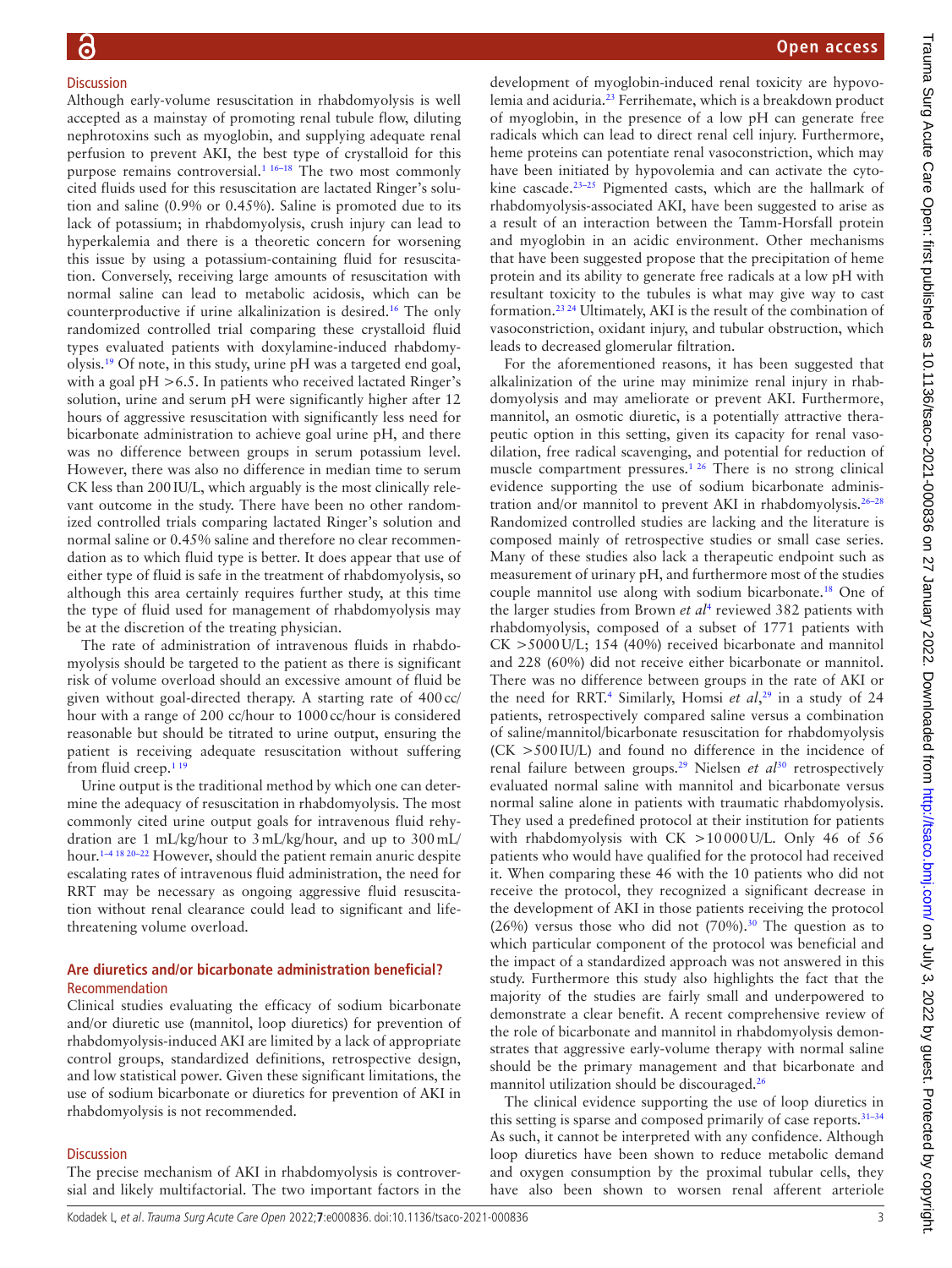vasoconstriction, acidify urine, and promote aggregation of the Tamm-Horsfall protein within the tubular lumen. Taken together, the pathophysiologic consequences of loop diuretics may potentiate precipitation of myoglobin and worsen the distal tubular obstruction.<sup>[35 36](#page-5-20)</sup> Additionally, hypokalemia due to loop diuretic use has been reported to result in hypokalemic myopathy and rhabdomyolysis.[37](#page-6-0)

# **What electrolyte abnormalities should be expected and what are the optimal methods for management?** Recommendation

Hyperkalemia, hyperphosphatemia, and hypocalcemia are electrolyte abnormalities most commonly encountered when treating rhabdomyolysis. Correcting biochemical equilibrium and electrolytes during rhabdomyolysis should proceed meticulously to avoid complications from treatment. Hyperkalemia is the electrolyte abnormality that requires timely correction to reduce risk of cardiac arrhythmia.

#### **Discussion**

In rhabdomyolysis, electrolyte abnormalities occur as a result of cellular component release associated with induced AKI. Electrolyte abnormalities that occur due to rhabdomyolysis are hyperkalemia, hyperphosphatemia, hypocalcemia, and hypomagnesemia.

AKI in rhabdomyolysis is often associated with excessive potassium levels and correlates with the volume of muscle destruction. Baseline levels of potassium and all pertinent electrolytes should be evaluated when the possibility of rhabdomyolysis development is present. Hyperkalemia that occurs in rhabdomyolysis-induced AKI occurs early in the course of the disease process and should be monitored closely. Potassium levels should be serially evaluated. Patients with high potassium levels (>6mmol/L) should have cardiac monitoring. ECG should be obtained and assessed for manifestations of severe hyperkalemia (QRS widening, small p waves, and severe arrhythmias). Hypocalcemia aggravates the electrical effects of hyperkalemia and should be aggressively treated with calcium chloride or calcium gluconate in this scenario. Elevated potassium levels should be treated with insulin and glucose infusions. Consider administration of a β-2 adrenergic agent such as albuterol via aerosol inhalation. Lastly, consider potassium removal via cation exchange resin or dialysis as indicated.<sup>123839</sup>

Similar to hyperkalemia, hyperphosphatemia occurs as a result of phosphate release from damaged muscle cells. High levels of phosphate may be problematic because phosphate binds to calcium and this complex deposits in the soft tissues. Additionally, by inhibiting  $1\alpha$ -hydroxylase, hyperphosphatemia inhibits calcitriol formation and thus limits formation of the active form of vitamin D. Treatment of hyperphosphatemia should be done with caution since treatment involves administration of a calcium chelator which can increase precipitation of calcium phosphate in injured muscle. Early hyperphosphatemia typically decreases as phosphate is excreted in the urine.<sup>12</sup>

Hypocalcemia occurs early in rhabdomyolysis due to calcium entry into damaged cells and calcium phosphate deposition in necrotic muscle. Early hypocalcemia treatment in rhabdomyolysis should be avoided unless patients are symptomatic or severe hyperkalemia is present. Correction of hypocalcemia with calcium chloride or gluconate should be avoided since calcium deposition may occur in injured muscle. During the recovery phase, serum calcium levels return to normal and may rebound, causing hypercalcemia due to release of calcium from injured

muscle and mild secondary hyperparathyroidism secondary to AKI.[1 2 40 41](#page-5-6)

Hypermagnesemia seen with rhabdomyolysis is infrequent but when it occurs is typically in association with AKI and should be treated accordingly with hemodialysis.<sup>[1](#page-5-6)</sup>

# **What is the role of RRT in rhabdomyolysis?** Recommendation

There is no role for RRT (either continuous (CRRT) or intermittent) in rhabdomyolysis to prevent AKI. The utilization of RRT in patients with rhabdomyolysis should be based on traditional indications for AKI and the degree of renal impairment.

In patients with rhabdomyolysis who develop AKI and need RRT, either CRRT or intermittent RRT should be used based on the degree of renal impairment and the clinical status of the patient. There are no recommendations regarding RRT modalities (filtration vs. diffusion), filter type (low vs. high cut-off membranes), or high-flow versus low-flow dialysis.

# **Discussion**

Since AKI in rhabdomyolysis is associated with myoglobinuria, it has been proposed that extracorporeal removal of myoglobin may be an effective preventative strategy.[1 42](#page-5-6) Despite case reports using plasmapheresis,<sup>43</sup> it has not been shown to have an effect on outcome or myoglobin clearance.[44](#page-6-2) Furthermore, there is insufficient evidence to recommend RRT in the prevention of AKI in rhabdomyolysis[.38 45](#page-6-3) Indeed, a Cochrane review evaluated CRRT for rhabdomyolysis. It sought to assess the efficacy of CRRT in myoglobin reversal, the influence of CRRT on mortality and kidney-related outcomes, and to evaluate the safety of CRRT for treatment in patients with rhabdomyolysis.[39 46–48](#page-6-4) There was no significant difference in mortality compared with conventional therapy. The review concluded that overall the studies had poor quality and there was insufficient evidence to determine any benefits of CRRT over conventional therapy for rhabdomyolysis and prevention of AKI in rhabdomyolysis.

There have been several studies investigating myoglobin clearance using different dialysis modalities, filters, and flow types. The RRT techniques in these studies were initiated based on traditional indications for AKI and sought to determine if any of these different modalities, filter, and flow types facilitate myoglobin clearance and hence affect kidney-related outcomes. Since myoglobin has a molecular weight of 17KDa and is thought to be poorly cleared by diffusion (dialysis), investigators have studied whether the technique of RRT (continuous vs. intermittent), hemodiafiltration versus hemofiltration, use of special high cut-off membrane filters (which enhance clearance of larger molecules), as well as high-flow versus low-flow dialysis improve overall or kidney-related outcomes.[49–53](#page-6-5) The overall studies are small in number and seem to lack sufficient evidence to make any recommendations.

The utilization of RRT in patients with rhabdomyolysis should be based on traditional indications for AKI and the degree of renal impairment, such as severe acid/base disturbances, electrolyte abnormalities, and hypervolemia, all of which are refractory to medical management.

# **OUTCOMES**

### **What complications should be suspected by clinicians treating rhabdomyolysis?** Recommendation

Clinicians should monitor for a variety of complications, ranging from an asymptomatic elevation of muscle protein to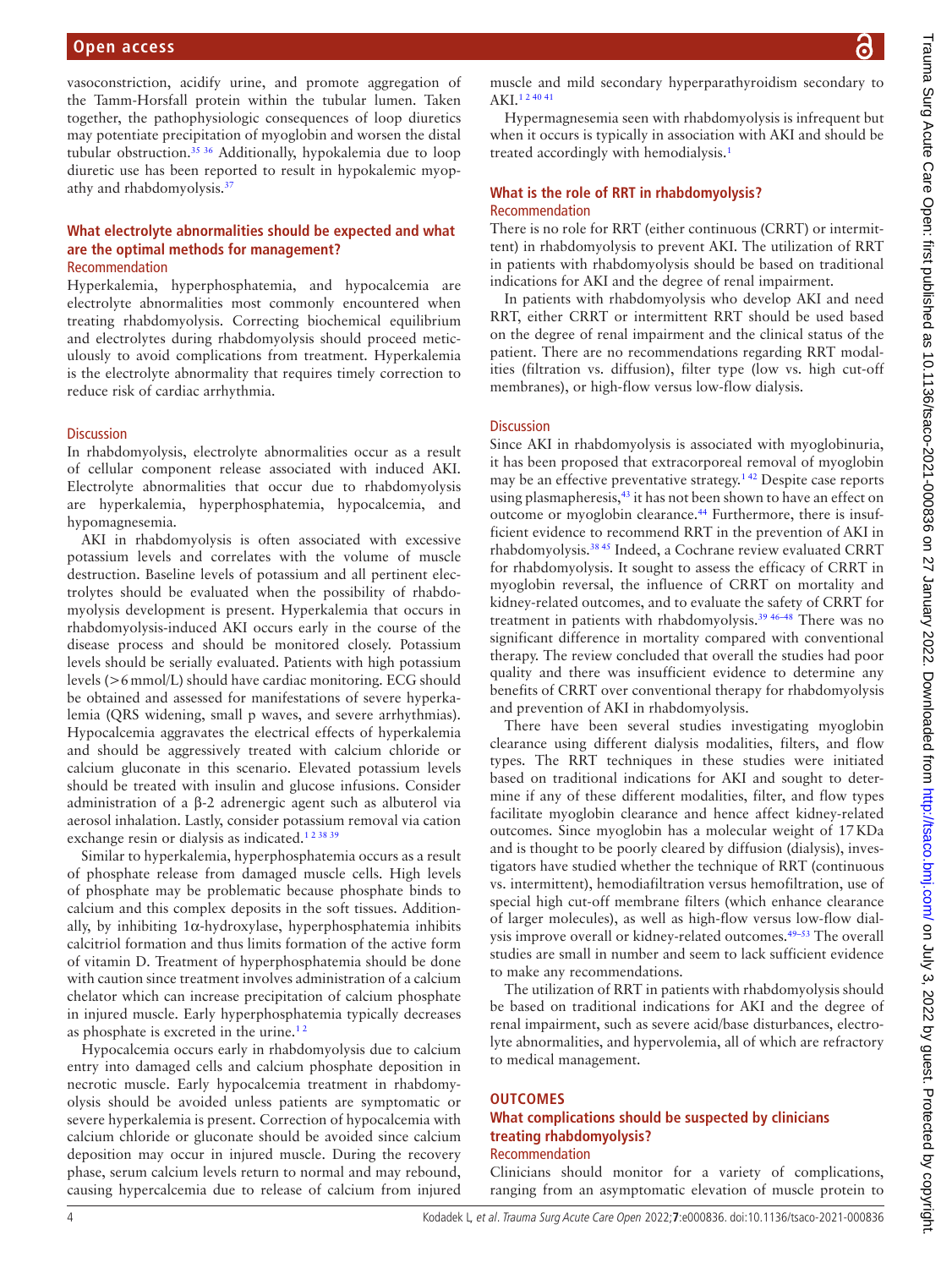an accumulation of electrolyte imbalances, edema, and toxic cellular components. Morbidity can present early or late, including hyperkalemia, hepatic dysfunction, cardiac dysfunction, AKI, acute renal failure (ARF), disseminated intravascular coagulation (DIC), and compartment syndrome. AKI is the most common systemic complication of rhabdomyolysis and is responsible for most of the morbidity and mortality associated with rhabdomyolysis.

# **Discussion**

In rhabdomyolysis, hyperkalemia is the most significant electrolyte abnormality.[54](#page-6-6) Hepatic dysfunction occurs in approximately 25% of patients with rhabdomyolysis. Proteases released from injured muscle may be implicated in hepatic inflammation. Cardiac symptoms may be secondary to electrolyte abnormalities, such as severe hyperkalemia, and range from dysrhythmia to cardiac arrest.<sup>[2](#page-5-0)</sup>

The overall mortality among inpatients with  $CK > 5000$  IU/L is approximately  $14\%$ .<sup>22</sup> ARF develops in up to  $15\%$  of patients. Among those requiring RRT, mortality may be as high as 59%.<sup>[54](#page-6-6)</sup> Additionally, the release of intracellular products may activate the clotting cascade, leading to DIC in patients with rhabdomyolysis.[22 54](#page-5-21) This presentation is often subclinical with prolonged coagulation studies, thrombocytopenia, and elevated fibrin degradation studies without significant bleeding or thrombosis.<sup>[54](#page-6-6)</sup> Compartment syndrome may be an early or late complication, resulting from direct muscle injury or vigorous muscle activity. This complication occurs primarily due to limited muscle expansion from enveloping tight fascia. A delay of more than 6hours in diagnosing this complication can lead to irreversible muscle damage or death.<sup>[53](#page-6-7)</sup>

# **Can prediction scoring be used in rhabdomyolysis?** Recommendation

The risk of AKI, RRT, and/or in-hospital mortality in patients with rhabdomyolysis can be estimated using admission demographic, clinical, and laboratory variables. Risk prediction scores may not directly influence treatment; however, they may be useful in estimating prognosis and setting expectations.

As no single laboratory value is sufficient to predict the course of rhabdomyolysis, a combined index of metrics, the McMahon Score [\(table](#page-4-0) 1), may be calculated at admission for

<span id="page-4-0"></span>

| <b>Table 1 McMahon Score</b>                                |                |
|-------------------------------------------------------------|----------------|
| Variable                                                    | Score          |
| Age, years                                                  |                |
| $>50$ to $\leq 70$                                          | 1.5            |
| $>70$ to $\leq 80$                                          | 2.5            |
| > 80                                                        | 3              |
| Female                                                      | 1              |
| Initial creatinine, mg/dL                                   |                |
| $1.4 - 2.2$                                                 | 1.5            |
| >2.2                                                        | 3              |
| Initial calcium $<$ 7.5 mg/dL                               | $\overline{2}$ |
| Initial CPK (Creatine Phosphokinase) >40 000 U/L            | $\overline{2}$ |
| Origin not seizure, syncope, exercise, statins, or myositis | 3              |
| Initial phosphate, mg/dL                                    |                |
| $4.0 - 5.4$                                                 | 1.5            |
| >5.4                                                        | 3              |
| Initial bicarbonate $<$ 19 mEq/L                            | $\overline{2}$ |

prognostication.[3](#page-5-1) A score greater than or equal to 6 is predictive of a need for high-volume fluid resuscitation, RRT, and death.

# **Discussion**

Rhabdomyolysis is a syndrome characterized by deposition of muscle protein that can be life-threatening, and identification of severity biomarkers is key. CK is usually taken as a reference to estimate prognosis; however, this is not the most effective parameter.<sup>22</sup> McMahon *et al*<sup>55</sup> performed a retrospective cohort study to develop a risk prediction tool to identify patients at greatest risk of RRT or in-hospital mortality. In total, these outcomes occurred in 19.0% of patients with rhabdomyolysis[.55](#page-6-8) The independent predictors identified were age, female sex, cause of rhabdomyolysis, and values of initial creatinine, creatine phosphokinase, phosphate, calcium, and bicarbonate. In the validation cohort, among patients with the lowest risk score (<5), 2.3% died or needed RRT. Among patients with the highest risk score (>10), 61.2% died or needed RRT.<sup>54</sup> Rodríguez *et al*[56](#page-6-9) conducted a retrospective observational cohort study to assess the risk factors for AKI and to develop a risk score for early prediction. The variables of peak CK, hypoalbuminemia, metabolic acidosis, and decreased prothrombin time were independently associated with AKI. A risk score for AKI was calculated for each patient, with an OR of 1.72 (95% CI 1.45 to  $2.04$ ).<sup>[56](#page-6-9)</sup>

Several other retrospective studies brought forth other prediction variables for AKI, ARF, and need for RRT. Baeza-Trinidad *et al*[57](#page-6-10) found initial creatinine levels associated with progression to AKI and mortality at 30 days. The cut-off point of creatinine of 1.15mg/dL had the best ratio of sensitivity (74.6%) and specificity (67.4%) to predict mortality.<sup>[57](#page-6-10)</sup> Chen et al<sup>58</sup> looked at predictive factors for ARF including dark urine, initial and peak serum myoglobin level, rhabdomyolysis caused by body temperature change, and elevated serum potassium. Risk factors for RRT initiation were peak BUN (Blood Urea Nitrogen)/creatinine levels and CK level on the third day as rhabdomyolysis developed. The initial serum myoglobin threshold associated with development of ARF is 600 ng/mL.<sup>58</sup> In ambiguous cases, clinical suspicion of rhabdomyolysis is confirmed by a positive urine or serum test for myoglobin. There is a loose correlation between CK levels and the development of ARF, with levels higher than 16000IU/L more likely to be associated with renal failure.<sup>[22](#page-5-21)</sup>

The McMahon Score is a prospectively validated risk prediction tool to identify patients at high risk of RRT or in-hospital mortality ([table](#page-4-0) 1). When calculated at admission from demographic and blood chemistry data, a score  $\geq 6$  is 86% sensitive and 68% specific for patients who will require RRT. In this setting, the authors recommend the initiation of renal protective therapy with a target urine output of 1 mL/kg/hour to 3mL/kg/ hour, and up to 300cc/hour. [1–4 18 20–22](#page-5-6)

# **CONCLUSION**

Rhabdomyolysis is a relatively uncommon but important condition seen in critically ill and injured patients. Surgical critical care providers should be familiar with the less frequently encountered metabolic etiologies of rhabdomyolysis, in addition to the wellknown traumatic causes. The diagnosis is made with a combination of clinical and laboratory findings and should lead to prompt intervention to halt any processes causing muscle damage and to prevent or treat known complications of the disease. A consensus summary for the diagnosis and management of rhabdomyolysis is provided in ([table](#page-5-22) 2). Although traditional therapies such as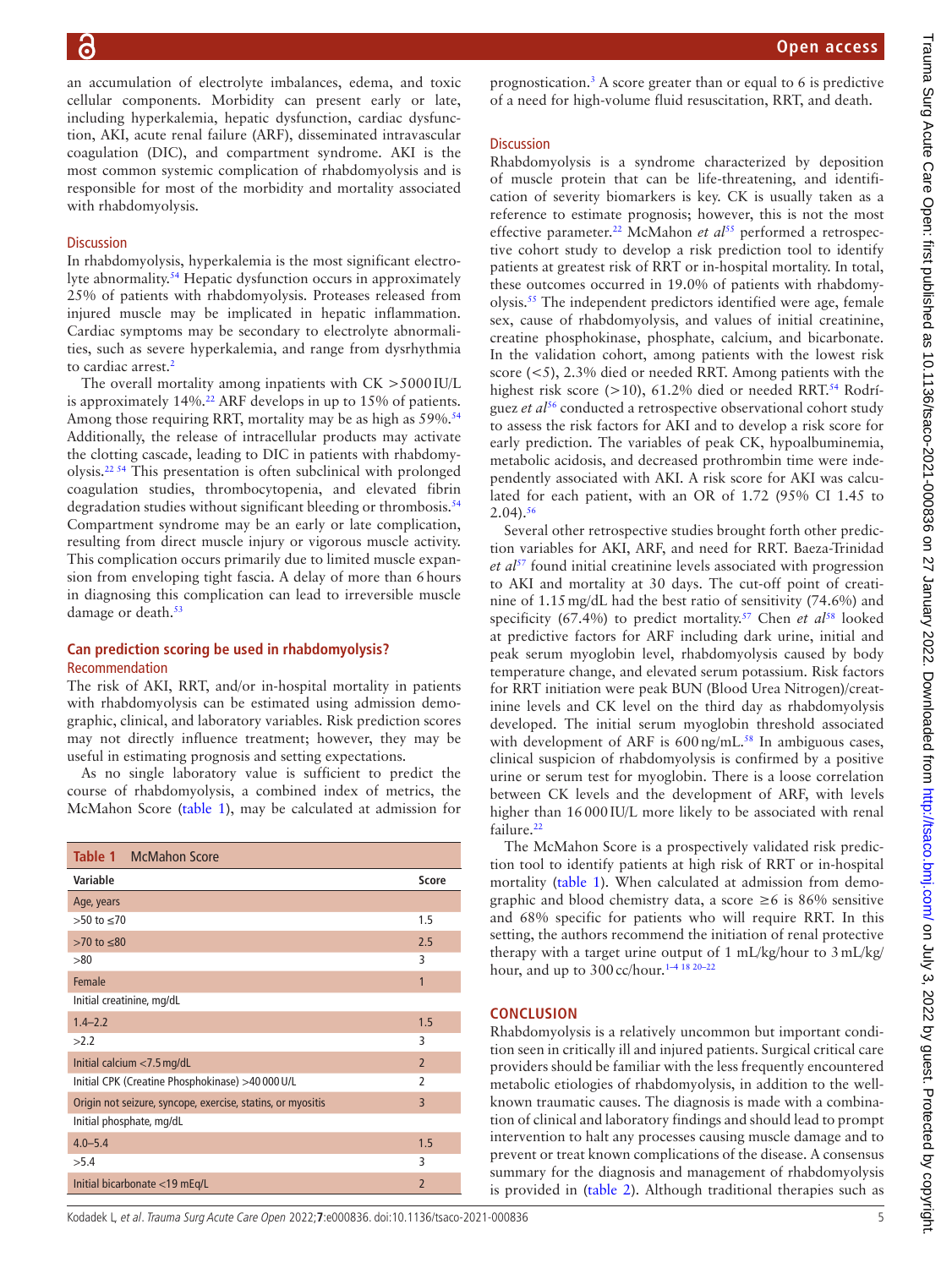<span id="page-5-22"></span>

| Table 2<br>Rhabdomyolysis consensus summary |                                                                                                                                             |  |
|---------------------------------------------|---------------------------------------------------------------------------------------------------------------------------------------------|--|
| Problem                                     | <b>Recommendations/findings</b>                                                                                                             |  |
| Populations at risk                         | $\blacktriangleright$ Large burden of injury involving muscle.<br>Vascular injury or muscle ischemia.<br>Extreme exertional demands/toxins. |  |
| Clinical findings                           | May be asymptomatic.<br>Acute muscle weakness.<br>Pain/tender/swelling involved extremity.                                                  |  |
| Laboratory findings                         | $CK > 5 \times$ upper limit of normal or $>1000$ IU/L.<br>Elevated myoglobin, LDH, K+, Cr, and AST.                                         |  |
| Fluid management                            | LR or NaCl (0.9 or 0.45%) initiated at 400 cc/<br>hour.                                                                                     |  |
| Urine output goals                          | 1-3 cc/kg/hour.<br>Up to 300 cc/hour.                                                                                                       |  |
| Diuretic/bicarbonate therapy                | Diuretics not recommended.<br>▶<br>Bicarbonate not recommended.                                                                             |  |
| Electrolyte abnormalities                   | Elevated $K+$ and phosphate.<br>$\blacktriangleright$<br>Decreased calcium.                                                                 |  |
| Renal replacement therapy                   | No role for RRT in AKI prevention.<br>Rhabdo with AKI: CRRT or intermittent RRT.<br>No recommendation on RRT modalities.                    |  |
| <b>Complications of rhabdomyolysis</b>      | AKI.<br>DIC.<br>Compartment syndrome.<br>▶                                                                                                  |  |
| Predictors of AKI development               | Based on demographic and clinical laboratory<br>▶<br>variables<br>McMahon Score for RRT need.                                               |  |

AKI, acute kidney injury; AST, aspartate aminotransferase; CK, creatine kinase; Cr, creatinine; CRRT, continuous renal replacement therapy; DIC, disseminated intravascular coagulation; K+, potassium; LDH, lactate dehydrogenase; LR, lactated Ringer's solution; RRT, renal replacement therapy.

urine alkalinization and diuresis are often employed in an effort to prevent rhabdomyolysis-associated AKI, evidence-based treatments with outcome benefits are lacking. There is a critical need for quality research.

**Contributors** All authors contributed extensively to the work presented in this article and to writing of the individual sections of the article. All authors were involved in planning and editing the article leading up to its final edition.

**Funding** The authors have not declared a specific grant for this research from any funding agency in the public, commercial or not-for-profit sectors.

#### **Competing interests** None declared.

**Patient consent for publication** Not required.

**Ethics approval** This study does not involve human participants. As this is a consensus document, investigational review board approval was not obtained at individual institutions. Additionally, no study ethics approval was deemed necessary as this article is a consensus statement and had no study or patient participants.

**Provenance and peer review** Commissioned; internally peer reviewed.

**Open access** This is an open access article distributed in accordance with the Creative Commons Attribution Non Commercial (CC BY-NC 4.0) license, which permits others to distribute, remix, adapt, build upon this work non-commercially, and license their derivative works on different terms, provided the original work is properly cited, appropriate credit is given, any changes made indicated, and the use is non-commercial. See: <http://creativecommons.org/licenses/by-nc/4.0/>.

#### **ORCID iDs**

Samuel P Carmichael II <http://orcid.org/0000-0003-0237-4244> Christopher P Michetti <http://orcid.org/0000-0002-3744-0603>

#### **REFERENCES**

- <span id="page-5-6"></span>Bosch X, Poch E, Grau JM. Rhabdomyolysis and acute kidney injury. [N Engl J Med](http://dx.doi.org/10.1056/NEJMra0801327) 2009;361:62–72.
- <span id="page-5-0"></span>2 Chavez LO, Leon M, Einav S, Varon J. Beyond muscle destruction: a systematic review of rhabdomyolysis for clinical practice. [Crit Care](http://dx.doi.org/10.1186/s13054-016-1314-5) 2016;20:135.
- <span id="page-5-1"></span>3 Allison RC, Bedsole DL. The other medical causes of rhabdomyolysis. [Am J Med Sci](http://dx.doi.org/10.1097/00000441-200308000-00005) 2003;326:79–88.
- <span id="page-5-2"></span>4 Brown CVR, Rhee P, Chan L, Evans K, Demetriades D, Velmahos GC. Preventing renal failure in patients with rhabdomyolysis: do bicarbonate and mannitol make a difference? [J Trauma](http://dx.doi.org/10.1097/01.TA.0000130761.78627.10) 2004;56:1191–6.
- <span id="page-5-3"></span>5 Oda J, Tanaka H, Yoshioka T, Iwai A, Yamamura H, Ishikawa K, Matsuoka T, Kuwagata Y, Hiraide A, Shimazu T, et al. Analysis of 372 patients with crush syndrome caused by the Hanshin-Awaji earthquake. [J Trauma](http://dx.doi.org/10.1097/00005373-199703000-00015) 1997;42:470-6.
- 6 Brown CVR, Rhee P, Evans K, Demetriades D, Velmahos G, Velhamos G. Rhabdomyolysis after penetrating trauma. [Am Surg](http://www.ncbi.nlm.nih.gov/pubmed/15529844) 2004;70:890–2.
- <span id="page-5-4"></span>7 Odeh M. The role of reperfusion-induced injury in the pathogenesis of the crush syndrome. [N Engl J Med](http://dx.doi.org/10.1056/NEJM199105163242007) 1991;324:1417-22.
- <span id="page-5-5"></span>8 Gabow PA, Kaehny WD, Kelleher SP. The spectrum of rhabdomyolysis. [Medicine](http://dx.doi.org/10.1097/00005792-198205000-00002) 1982;61:141–52.
- <span id="page-5-7"></span>9 Sinert R, Kohl L, Rainone T, Scalea T. Exercise-Induced rhabdomyolysis. Ann Emerg [Med](http://dx.doi.org/10.1016/S0196-0644(94)70356-6) 1994;23:1301–6.
- <span id="page-5-8"></span>10 Hodel C. Myopathy and rhabdomyolysis with lipid-lowering drugs. [Toxicol Lett](http://dx.doi.org/10.1016/S0378-4274(02)00010-3) 2002;128:159–68.
- <span id="page-5-9"></span>11 Guzé BH, Baxter LR. Neuroleptic malignant syndrome. [N Engl J Med Overseas Ed](http://dx.doi.org/10.1056/NEJM198507183130306) 1985;313:163–6.
- <span id="page-5-10"></span>12 Stahl K, Rastelli E, Schoser B. A systematic review on the definition of rhabdomyolysis. [J Neurol](http://dx.doi.org/10.1007/s00415-019-09185-4) 2020;267:877–82.
- <span id="page-5-11"></span>13 Cabral BMI, Edding SN, Portocarrero JP, Lerma EV. Rhabdomyolysis. [Dis Mon](http://dx.doi.org/10.1016/j.disamonth.2020.101015) 2020;66:101015.
- 14 Lim AK. Abnormal liver function tests associated with severe rhabdomyolysis. World J [Gastroenterol](http://dx.doi.org/10.3748/wjg.v26.i10.1020) 2020;26:1020–8.
- 15 Lim AKH, Arumugananthan C, Lau Hing Yim C, Jellie LJ, Wong EWW, Junckerstorff RK. A cross-sectional study of the relationship between serum creatine kinase and liver biochemistry in patients with rhabdomyolysis. [J Clin Med](http://dx.doi.org/10.3390/jcm9010081) 2019;9:81.
- <span id="page-5-12"></span>16 Zimmerman JL, Shen MC. Rhabdomyolysis. [Chest](http://dx.doi.org/10.1378/chest.12-2016) 2013;144:1058-65
- 17 Shapiro ML, Baldea A, Luchette FA. Rhabdomyolysis in the intensive care unit. J [Intensive Care Med](http://dx.doi.org/10.1177/0885066611402150) 2012;27:335–42.
- <span id="page-5-16"></span>18 Scharman EJ, Troutman WG. Prevention of kidney injury following rhabdomyolysis: a systematic review. [Ann Pharmacother](http://dx.doi.org/10.1345/aph.1R215) 2013;47:90-105.
- <span id="page-5-13"></span>19 Cho YS, Lim H, Kim SH. Comparison of lactated Ringer's solution and 0.9% saline in the treatment of rhabdomyolysis induced by doxylamine intoxication. [Emerg Med J](http://dx.doi.org/10.1136/emj.2006.043265) 2007;24:276–80.
- 20 Simpson JP, Taylor A, Sudhan N, Menon DK, Lavinio A. Rhabdomyolysis and acute kidney injury: creatine kinase as a prognostic marker and validation of the McMahon score in a 10-year cohort: a retrospective observational evaluation. [Eur J Anaesthesiol](http://dx.doi.org/10.1097/EJA.0000000000000490) 2016;33:906–12.
- 21 Long B, Koyfman A, Gottlieb M. An evidence-based narrative review of the emergency department evaluation and management of rhabdomyolysis. [Am J Emerg Med](http://dx.doi.org/10.1016/j.ajem.2018.12.061) 2019;37:518–23.
- <span id="page-5-21"></span>22 Sauret JM, Marinides G, Wang GK. Rhabdomyolysis. [Am Fam Physician](http://www.ncbi.nlm.nih.gov/pubmed/11898964) 2002;65:907–12.
- <span id="page-5-14"></span>23 Guglielminotti J, Guidet B. Acute renal failure in rhabdomyolysis. [Minerva Anestesiol](http://www.ncbi.nlm.nih.gov/pubmed/10389400) 1999;65:250–5.
- 24 Zager RA. Studies of mechanisms and protective maneuvers in myoglobinuric acute renal injury. [Lab Invest](http://www.ncbi.nlm.nih.gov/pubmed/2716281) 1989;60:619–29.
- 25 Huerta-Alardín AL, Varon J, Marik PE. Bench-to-bedside review: rhabdomyolysis -- an overview for clinicians. [Crit Care](http://dx.doi.org/10.1186/cc2978) 2005;9:158–69.
- <span id="page-5-15"></span>26 Somagutta MR, Pagad S, Sridharan S, Nanthakumaran S, Arnold AA, May V, Malik BH. Role of Bicarbonates and mannitol in rhabdomyolysis: a comprehensive review. [Cureus](http://dx.doi.org/10.7759/cureus.9742) 2020;12:e9742.
- 27 Zager RA, Foerder C, Bredl C. The influence of mannitol on myoglobinuric acute renal failure: functional, biochemical, and morphological assessments. [J Am Soc Nephrol](http://dx.doi.org/10.1681/ASN.V24848) 1991;2:848–55.
- 28 Zager RA. Combined mannitol and deferoxamine therapy for myohemoglobinuric renal injury and oxidant tubular stress. mechanistic and therapeutic implications. [J Clin](http://dx.doi.org/10.1172/JCI115942) [Invest](http://dx.doi.org/10.1172/JCI115942) 1992;90:711–9.
- <span id="page-5-17"></span>29 Homsi E, Barreiro MF, Orlando JM, Higa EM. Prophylaxis of acute renal failure in patients with rhabdomyolysis. [Ren Fail](http://dx.doi.org/10.3109/08860229709026290) 1997;19:283-8.
- <span id="page-5-18"></span>30 Nielsen JS, Sally M, Mullins RJ, Slater M, Groat T, Gao X, de la Cruz JS, Ellis MKM, Schreiber M, Malinoski DJ. Bicarbonate and mannitol treatment for traumatic rhabdomyolysis revisited. [Am J Surg](http://dx.doi.org/10.1016/j.amjsurg.2016.03.017) 2017;213:73-9.
- <span id="page-5-19"></span>31 Eneas JF, Schoenfeld PY, Humphreys MH. The effect of infusion of mannitol-sodium bicarbonate on the clinical course of myoglobinuria. [Arch Intern Med](http://dx.doi.org/10.1001/archinte.1979.03630440059020) 1979;139:801–5.
- 32 Ron D, Taitelman U, Michaelson M, Bar-Joseph G, Bursztein S, Better OS. Prevention of acute renal failure in traumatic rhabdomyolysis. [Arch Intern Med](http://dx.doi.org/10.1001/archinte.1984.00350140077012) 1984;144:277-80.
- 33 Nadjafi I, Atef MR, Broumand B, Rastegar A. Suggested guidelines for treatment of acute renal failure in earthquake victims. [Ren Fail](http://dx.doi.org/10.3109/08860229709109031) 1997;19:655-64.
- 34 Knottenbelt JD. Traumatic rhabdomyolysis from severe beating--experience of volume diuresis in 200 patients. [J Trauma](http://dx.doi.org/10.1097/00005373-199408000-00011) 1994;37:214-9.
- <span id="page-5-20"></span>35 Kellum JA, Lameire N, . KDIGO AKI Guideline Work Group. Diagnosis, evaluation, and management of acute kidney injury: a KDIGO summary (Part 1). [Crit Care](http://dx.doi.org/10.1186/cc11454) 2013;17:204.